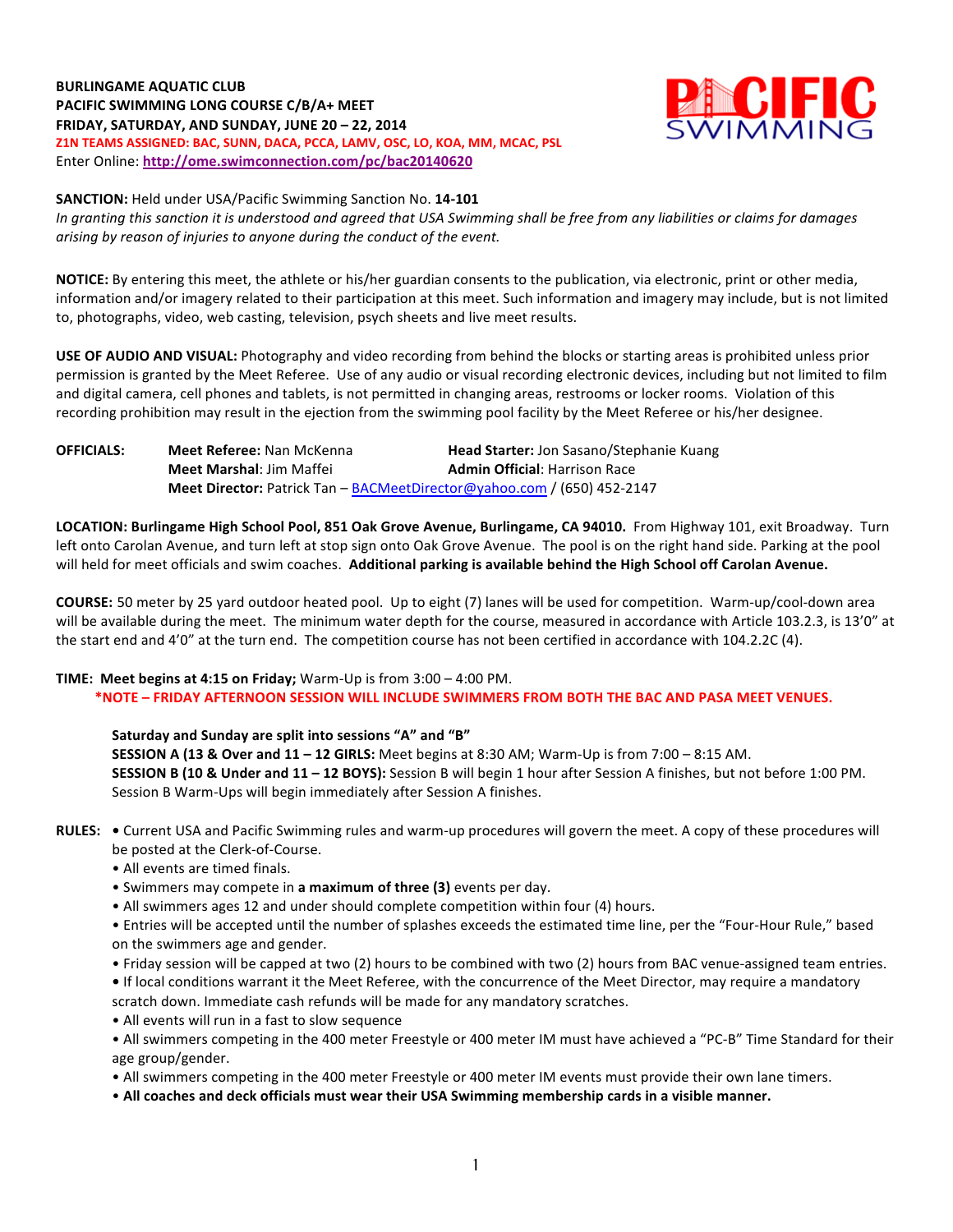**UNACCOMPANIED SWIMMERS:** Any USA-S athlete-member competing at the meet must be accompanied by a USA Swimming member-coach for the purposes of athlete supervision during warm-up, competition and warm-down. If a coach-member of the athlete's USA-S Club does not attend the meet to serve in said supervisory capacity, it is the responsibility of the swimmer or the swimmer's legal guardian to arrange for supervision by a USA-S member-coach. The Meet Director or Meet Referee may assist the swimmer in making arrangements for such supervision; however, it is recommended that such arrangements be made in advance of the meet by the athlete's USA-S Club Member-Coach.

RACING STARTS: Swimmers must be certified by a USA-S member-coach as being proficient in performing a racing start, or must start the race in the water. It is the responsibility of the swimmer or the swimmer's legal guardian to ensure compliance with this requirement.

**RESTRICTIONS:** • Smoking and the use of other tobacco products is prohibited on the pool deck, in the locker rooms, in spectator seating, on standing areas and in all areas used by swimmers, during the meet and during warm-up periods.

- Sale and use of alcoholic beverages is prohibited in all areas of the meet venue.
- No glass containers are allowed in the meet venue.
- No propane heater is permitted except for snack bar/meet operations.
- All shelters must be properly secured.
- No tents will be allowed on the pool deck or any other area within the pool's fenced complex.

• Except where venue facilities require otherwise, changing into or out of swimsuits other than in locker rooms or other designated areas is not appropriate and is strongly discouraged.

**ELIGIBILITY:** • Swimmers must be current members of USA-S and enter their name and registration number on the meet entry card as they are shown on their Registration Card. If this is not done, it may be difficult to match the swimmer with the registration and times database. The meet host will check all swimmer registrations against the SWIMS database and if not found to be registered, the Meet Director shall accept the registration at the meet (a \$10 surcharge will be added to the regular registration fee). Duplicate registrations will be refunded by mail.

• Swimmers in the "A" Division must have met at least the listed "PC-A" time standard. Swimmers in the "B" Division must have met at least the listed "PC-B" time standard. All entry times slower than the listed "PC-B" time standard will be in the "C" Division. 

• Entries with "NO TIME" will be ACCEPTED, except in the 400 meter freestyle and 400 meter IM events.

• Entry times submitted for this meet will be checked against a computer database and may be changed in accordance with Pacific Swimming Entry Time Verification Procedures.

- Disabled swimmers are welcome to attend this meet and should contact the Meet Director or Meet Referee regarding and special accommodations on entry times and seeding per Pacific Swimming policy.
- Swimmers 19 years of age and over may compete in the meet for time only, no awards. Such swimmers must have met standards for the 17-18 age group.
- The swimmer's age will be the age of the swimmer on the first day of the meet.

ENTRY PRIORITY: Zone 1N swimmers from BAC, SUNN, DACA, PCCA, LAMV, OSC, LO, KOA, MM, MCAC, PSL entering online must do so by 11:59 PM Wednesday, June 4<sup>th</sup> in order to receive priority acceptance to the meet. Surface mail entries must be postmarked by Monday, June 2<sup>nd</sup> in order to receive priority acceptance to the meet. No swimmers other than those from BAC, SUNN, DACA, PCCA, LAMV, OSC, LO, KOA, MM, MCAC, and PSL may enter the meet until the priority period has concluded.

**ENTRY FEES:** \$2.75 per event plus a \$10.00 participation fee per swimmer. Entries will be rejected if payment is not sent at time of request.

**ONLINE ENTRIES:** To enter online go to **http://ome.swimconnection.com/pc/bac20140620** to receive an immediate entry confirmation. This method requires payment by credit card. Swim Connection, LLC charges a processing fee for this service, equal to \$1 per swimmer plus 5% of the total Entry Fees. Please note that the processing fee is a separate fee from the Entry Fees. If you do not wish to pay the processing fee, enter the meet using a mail entry. Entering online is a convenience, is completely voluntary, and is in no way required or expected of a swimmer by Pacific Swimming. Online entries will be accepted through Wednesday, June 11<sup>th</sup> **at 11:59 PM**.

MAILED OR HAND DELIVERED ENTRIES: Entries must be on the attached consolidated entry form. Forms must be filled out completely and printed clearly with swimmers best time. Entries must be postmarked by midnight, Monday, April 28<sup>th</sup> or hand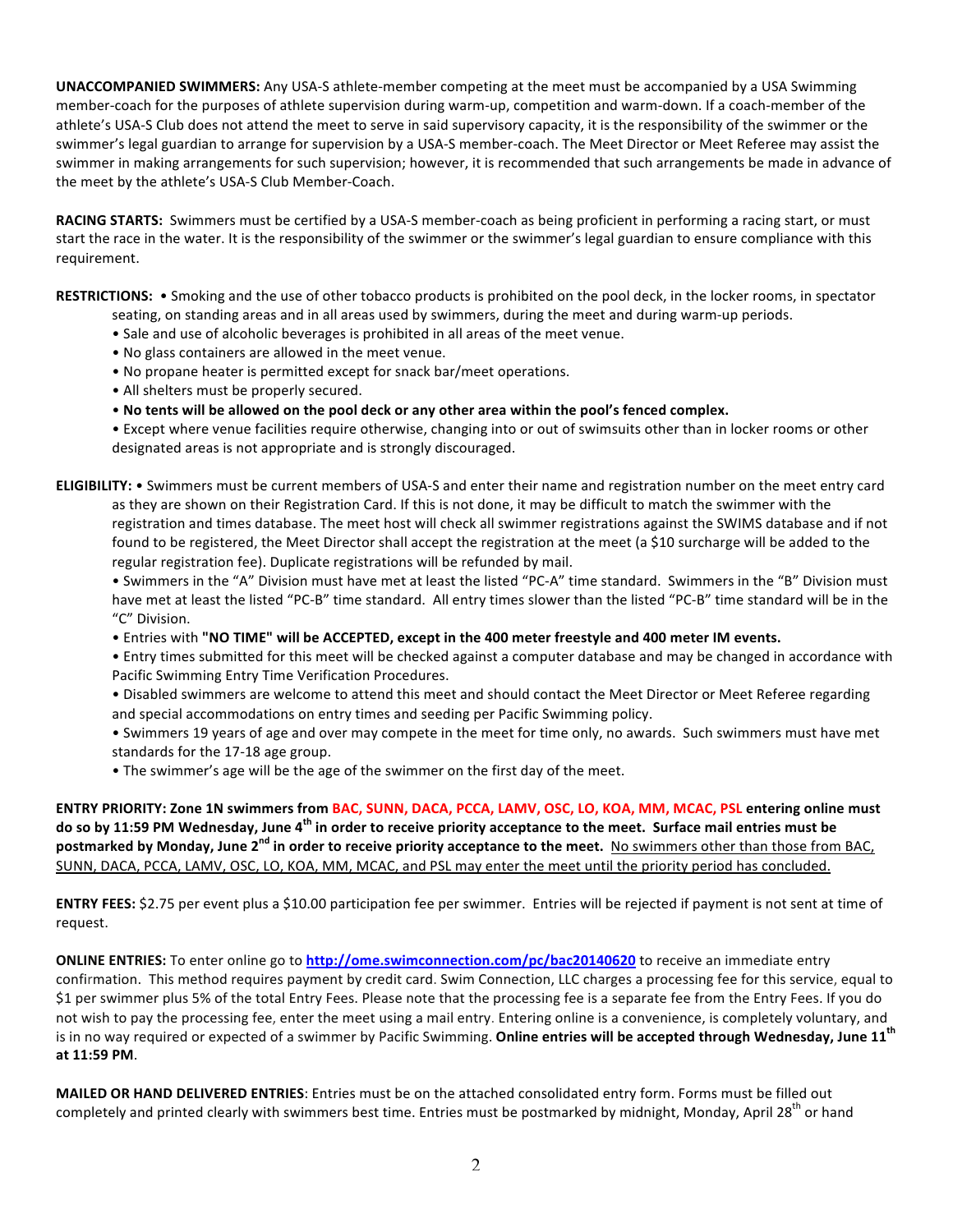delivered by 6:30 p.m. Wednesday, April 30<sup>th</sup>. No late entries will be accepted. No refunds will be made, except mandatory scratch downs. Requests for confirmation of receipt of entries should include a self-addressed envelope.

| <b>Make check payable to: BAC (Burlingame Aquatic Club)</b> |                                                             |  |  |  |  |  |  |  |
|-------------------------------------------------------------|-------------------------------------------------------------|--|--|--|--|--|--|--|
| <b>Mail entries to: Swim Meet Entries</b>                   | <b>Hand deliver entries to: Burlingame High School Pool</b> |  |  |  |  |  |  |  |
| P.O. Box 281                                                | 1 Mangini Wav                                               |  |  |  |  |  |  |  |
| Burlingame, CA 94010                                        | Burlingame, CA 94010                                        |  |  |  |  |  |  |  |

**CHECK-IN:** The meet will be deck seeded. Swimmers must check-in at the Clerk-of-Course. Close of check-in for all individual events shall be no more than 60 minutes before the estimated time of the start of the first heat of the event. No event shall be closed more than 30 minutes before the scheduled start of the session. Swimmers who do not check in will not be seeded and will not be allowed to compete in that event.

**SCRATCHES:** Swimmers shall inform themselves of the meet starting time and shall report to the proper meet authorities promptly upon call. Any swimmers not reporting for or competing in an individual timed final event **shall not** be penalized.

AWARDS: Individual events will be awarded in the A, B, and C division. Ribbons for First through Eighth place will be given to the following age groups 6&U, 7-8, 9-10, 11-12. Swimmers 13 years of age and older will not receive awards. "A" time medals will be given to swimmers achieving a new "PC – A" times, regardless of place achieved in the event. All awards must be picked up at the meet by coaches at the end of each session. Awards will not be mailed.

**ADMISSION:** Free. A meet program will be available for a reasonable fee.

**REFRESHMENTS:** A snack bar will be open each day. Generous and friendly hospitality provided for officials, coaches, and volunteers. Lunches will be available for officials and coaches. Hospitality will serve refreshments to timers and volunteers.

**MISCELLANEOUS:** No overnight parking is allowed. Facilities will not be provided after meet hours.

MINIMUM OFFICIALS: Teams must follow Zone 1 North rules for providing officials. Each team must provide officials for each session according to the number of swimmers entered in that session, following the table below. Teams that do not provide sufficient officials must provide coaches to act in the place of officials.

| Club swimmers entered in session | Trained and carded officials requested |  |  |  |  |  |
|----------------------------------|----------------------------------------|--|--|--|--|--|
| $0 - 24$                         |                                        |  |  |  |  |  |
| $25 - 50$                        |                                        |  |  |  |  |  |
| 51-75                            |                                        |  |  |  |  |  |
| 76-100                           |                                        |  |  |  |  |  |
| 100 or more                      | 4 and Up (1 for every 25 swimmers)     |  |  |  |  |  |

#### **EVENT SUMMARY**

|          | FRIDAY, June 20 <sup>th</sup> |        | <b>SATURDAY</b> |           |              | <b>SUNDAY</b> |          |           |          |  |
|----------|-------------------------------|--------|-----------------|-----------|--------------|---------------|----------|-----------|----------|--|
| $9 - 10$ | 11 & O                        | 8 & UN | $9-10$          | $11 - 12$ | $13 - 0$     | 8 & UN        | $9 - 10$ | $11 - 12$ | $13 - 0$ |  |
| 400 FR   | 400 FR                        | 100 FR | 200 FR          | 100 FR    | 100 FR       | 50 FR         | 100 FR   | 100 FL    | 100 FL   |  |
|          | 400 IM                        | 50 FL  | 100 FL          | 50 FL     | 200 FL       | 50 BR         | 100 BR   | 200 IM    | 200 FR   |  |
|          |                               |        | 100 BK          | 100 BK    | 200 BK       | 50 BK         | 50 BK    | 50 BR     | 100 BR   |  |
|          |                               |        | 50 BR           | 200 BR    | <b>50 FR</b> |               | 200 IM   | 50 FR     | 200 IM   |  |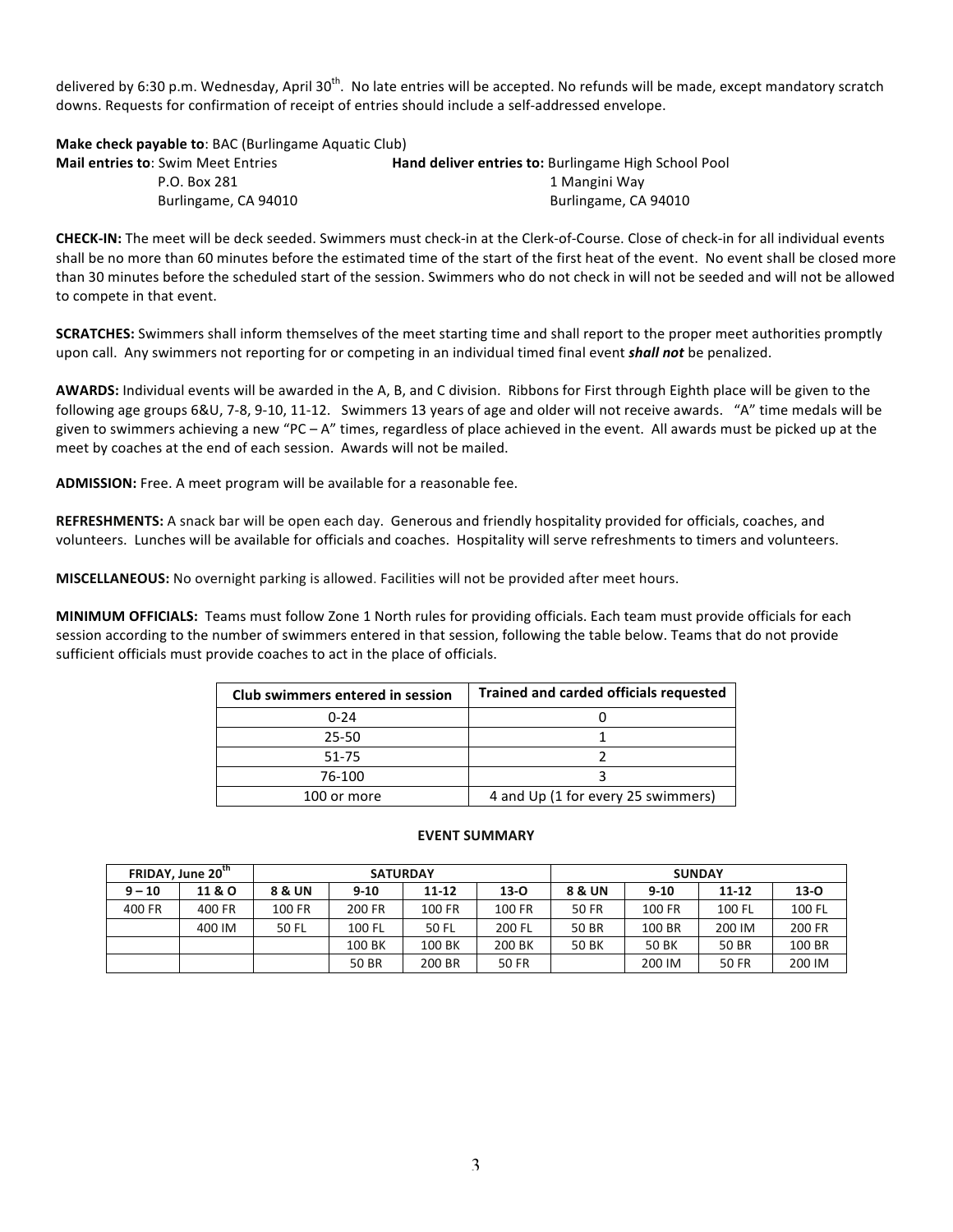#### **EVENTS**

| Girls#         | <b>Friday Session</b>     | Boys # |
|----------------|---------------------------|--------|
| 1              | 9 & Over 400 Free         | 2      |
| 3              | 11 & Over 400 IM          | 4      |
|                |                           |        |
| Girls #        | <b>Saturday Session A</b> | Boys#  |
| 5              | $11 - 12$ 100 FREE        |        |
| $\overline{7}$ | 13 & O 100 FREE           | 8      |
| 9              | 11-1250 FLY               |        |
| 11             | 13 & O 200 FLY            | 12     |
| 13             | 11-12 100 BACK            |        |
| 15             | 13 & O 200 BACK           | 16     |
| 17             | 11-12 200 BREAST          |        |
| 19             | 13 & O 50 FREE            | 20     |
|                |                           |        |
| Girls#         | <b>Saturday Session B</b> | Boys # |
| 21             | $9 - 10200$ FREE          | 22     |
| 23             | 8 & U 100 FREE            | 24     |
|                | 11-12 100 FREE            | 26     |
| 27             | $9 - 10100$ FLY           | 28     |
| 29             | 8 & U 50 FLY              | 30     |
|                | $11 - 1250$ FLY           | 32     |
| 33             | $9 - 10100$ BACK          | 34     |
|                | 11-12 100 BACK            | 36     |
| 37             | 9-1050 BREAST             | 38     |
|                | 11-12 200 BREAST          | 40     |

| Girls # | <b>Sunday Session A</b> | Boys # |
|---------|-------------------------|--------|
| 41      | $11 - 12$ 100 FLY       |        |
| 43      | 13 & O 100 FLY          | 44     |
| 45      | 11-12 200 IM            |        |
| 47      | 13 & O 200 FREE         | 48     |
| 49      | 11-12 50 BREAST         |        |
| 51      | 13 & O 100 BREAST       | 52     |
| 53      | 11-1250 FREE            |        |
| 55      | 13 & O 200 IM           | 56     |
|         |                         |        |
| Girls#  | <b>Sunday Session B</b> | Boys # |
| 57      | 9-10 100 FREE           | 58     |
| 59      | 8 & U 50 FREE           | 60     |
|         | 11-12 100 FLY           | 62     |
| 63      | 9-10 100 BREAST         | 64     |
| 65      | 8 & U 50 BREAST         | 66     |
|         | $11 - 12200$ IM         | 68     |
| 69      | 9-1050 BACK             | 70     |
| 71      | 8 & U 50 BACK           | 72     |
|         | 11-12 50 BREAST         | 74     |
| 75      | 9-10 200 IM             | 76     |
|         | 11-1250 FREE            | 78     |

\*Swimmers in the 400 Free and 400 IM must have achieved a "PC-B" Time Standard\* \*Swimmers in the 400 Free and 400 IM must provide their own lane timers\* Use the following URL to find the time standards: http://www.pacswim.org/swim-meet-times/standards